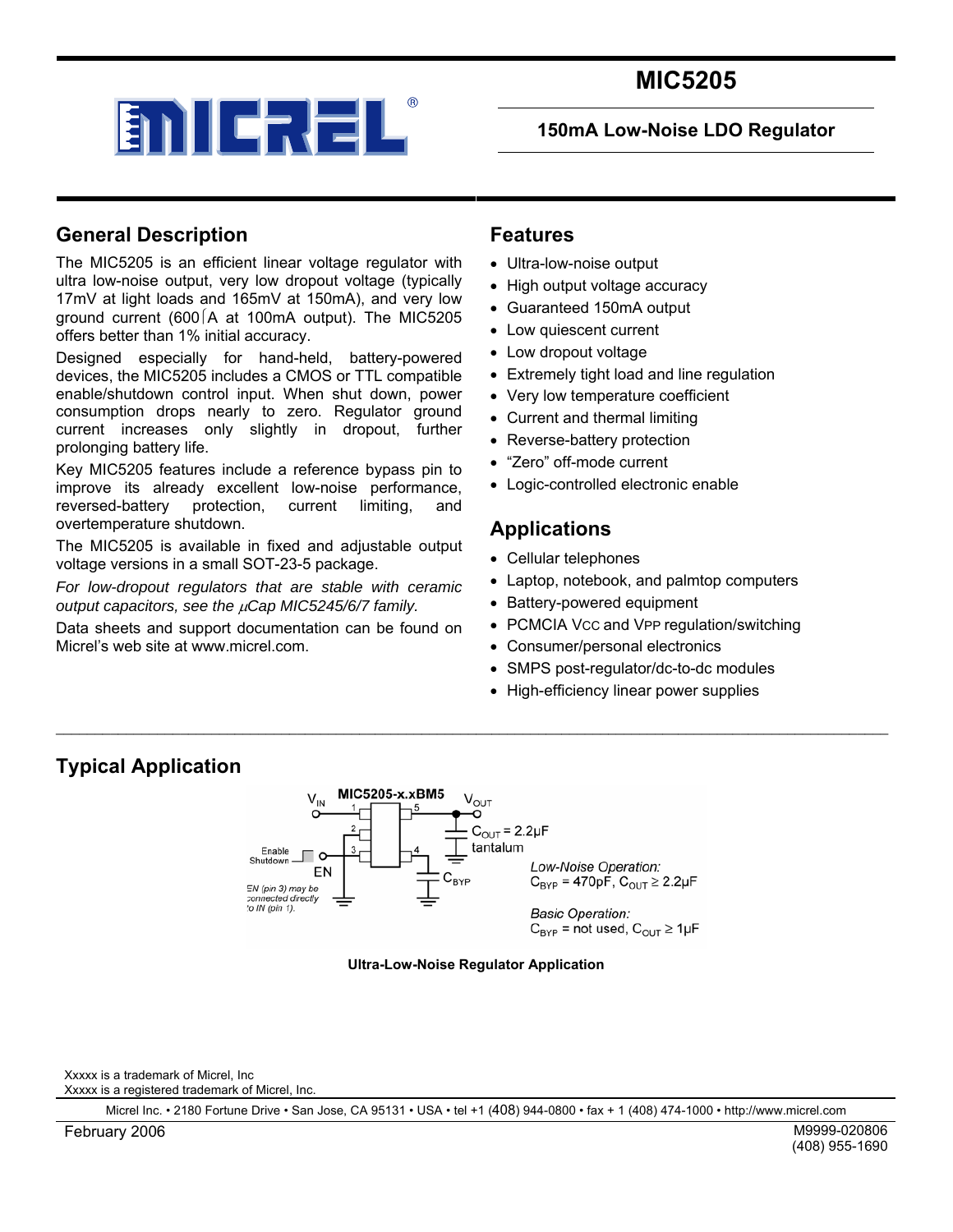# **Ordering Information**

| <b>Part Number</b> |                 | <b>Marking</b>    |                     |          |         |                                      |          |  |
|--------------------|-----------------|-------------------|---------------------|----------|---------|--------------------------------------|----------|--|
| <b>Standard</b>    | <b>Pb-Free</b>  | <b>Standard</b>   | $Pb$ -Free $^{(1)}$ | Accuracy | Voltage | Temperature                          | Package  |  |
| MIC5205BM5         | MIC5205YM5      | LBAA              | <b>KBAA</b>         | 1%       | Adj     | $-40^{\circ}$ C to +125 $^{\circ}$ C | SOT-23-5 |  |
| MIC5205-2.5BM5     | MIC5205-2.5YM5  | LB25              | <b>KB25</b>         | 1%       | 2.5V    | $-40^{\circ}$ C to +125 $^{\circ}$ C | SOT-23-5 |  |
| MIC5205-2.7BM5     | MIC5205-2.7YM5  | <b>LB27</b>       | <b>KB27</b>         | 1%       | 2.7V    | $-40^{\circ}$ C to +125 $^{\circ}$ C | SOT-23-5 |  |
| MIC5205-2.8BM5     | MIC5205-2.8YM5  | LB28              | <b>KB28</b>         | 1%       | 2.8V    | $-40^{\circ}$ C to +125 $^{\circ}$ C | SOT-23-5 |  |
| MIC5205-2.85BM5    | MIC5205-2.85YM5 | LB <sub>2</sub> J | KB <sub>2</sub> J   | $1\%$    | 2.85V   | $-40^{\circ}$ C to +125 $^{\circ}$ C | SOT-23-5 |  |
| MIC5205-2.9BM5     | MIC5205-2.9YM5  | LB29              | <b>KB29</b>         | 1%       | 2.9V    | $-40^{\circ}$ C to +125 $^{\circ}$ C | SOT-23-5 |  |
| MIC5205-3.0BM5     | MIC5205-3.0YM5  | LB30              | <b>KB30</b>         | $1\%$    | 3.0V    | $-40^{\circ}$ C to +125 $^{\circ}$ C | SOT-23-5 |  |
| MIC5205-3.1BM5     | MIC5205-3.1YM5  | LB31              | <b>KB31</b>         | 1%       | 3.1V    | $-40^{\circ}$ C to +125 $^{\circ}$ C | SOT-23-5 |  |
| MIC5205-3.2BM5     | MIC5205-3.2YM5  | LB32              | <b>KB32</b>         | $1\%$    | 3.2V    | $-40^{\circ}$ C to +125 $^{\circ}$ C | SOT-23-5 |  |
| MIC5205-3.3BM5     | MIC5205-3.3YM5  | LB33              | KB33                | $1\%$    | 3.3V    | $-40^{\circ}$ C to +125 $^{\circ}$ C | SOT-23-5 |  |
| MIC5205-3.6BM5     | MIC5205-3.6YM5  | LB36              | <b>KB36</b>         | 1%       | 3.6V    | $-40^{\circ}$ C to +125 $^{\circ}$ C | SOT-23-5 |  |
| MIC5205-3.8BM5     | MIC5205-3.8YM5  | LB38              | KB38                | 1%       | 3.8V    | $-40^{\circ}$ C to +125 $^{\circ}$ C | SOT-23-5 |  |
| MIC5205-4.0BM5     | MIC5205-4.0YM5  | LB40              | KB40                | $1\%$    | 4.0V    | $-40^{\circ}$ C to +125 $^{\circ}$ C | SOT-23-5 |  |
| MIC5205-5.0BM5     | MIC5205-5.0YM5  | <b>LB50</b>       | <b>KB50</b>         | 1%       | 5.0V    | $-40^{\circ}$ C to +125 $^{\circ}$ C | SOT-23-5 |  |

#### **Note:**

1. Underbar (\_) symbol may not be to scale.

# **Pin Configuration**



## **MIC5205-x.xBM5/YM5 MIC5205BM5/YM5 Fixed Voltages Adjustable Voltages**

# **Pin Description**

| MIC5205-x.x<br>(fixed) | <b>MIC5205</b><br>(adjustable) | <b>Pin Name</b> | <b>Pin Function</b>                                                                                    |
|------------------------|--------------------------------|-----------------|--------------------------------------------------------------------------------------------------------|
|                        |                                | IN              | Supply Input                                                                                           |
| 2                      | ົ                              | <b>GND</b>      | Ground                                                                                                 |
| 3                      | 3                              | EN              | Enable/Shudown (Input): CMOS compatible input. Logic high = enable, logic low<br>or open $=$ shutdown  |
| 4                      |                                | <b>BYP</b>      | Reference Bypass: Connect external 470pF capacitor to GND to reduce output<br>noise. May be left open. |
|                        |                                | ADJ             | Adjust (Input): Adjustable regulator feedback input. Connect to resistor voltage<br>divider.           |
| 5                      | 5                              | OUT             | <b>Regulator Ouput</b>                                                                                 |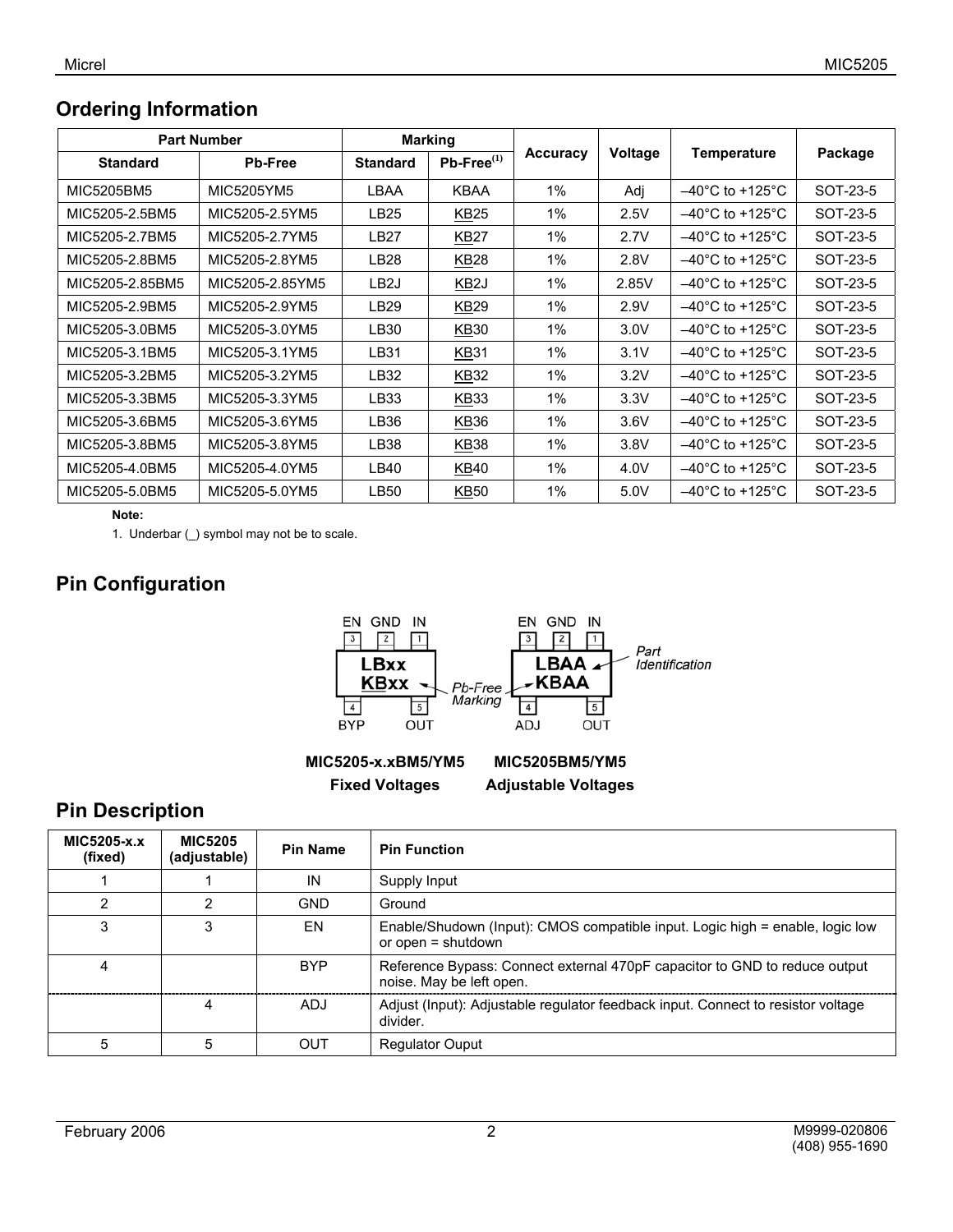# **Absolute Maximum Ratings(1)**

| Power Dissipation (P <sub>D</sub> )Internally Limited, Note 3 |  |
|---------------------------------------------------------------|--|
|                                                               |  |
|                                                               |  |
|                                                               |  |

# **Operating Ratings(2)**

| Thermal Resistance, SOT-23-5 $(\theta_{JA})$ Note 3 |  |
|-----------------------------------------------------|--|

# **Electrical Characteristics(4)**

| Symbol                    | Parameter                                 | <b>Condition</b>                                                   | Min            | <b>Typ</b> | <b>Max</b>    | <b>Units</b>          |
|---------------------------|-------------------------------------------|--------------------------------------------------------------------|----------------|------------|---------------|-----------------------|
| $V_{\rm O}$               | <b>Output Voltage Accuracy</b>            | variations from specified V <sub>OUT</sub>                         | $-1$<br>$-2$   |            | $\mathbf{2}$  | $\%$<br>$\%$          |
| $\Delta V_O/\Delta T$     | Output Voltage Temperature<br>Coefficient | Note 4                                                             |                | 40         |               | ppm/°C                |
| $\Delta V_0/V_0$          | Line Regulation                           | $V_{IN} = V_{OUT} + 1V$ to 16V                                     |                | 0.004      | 0.012<br>0.05 | %N<br>%N              |
| $\Delta V_0/V_0$          | Load Regulation                           | $I_L$ = 0.1mA to 150mA, Note 5                                     |                | 0.02       | 0.2<br>0.5    | $\%$<br>$\frac{0}{0}$ |
| $V_{IN} - V_{O}$          | Dropout Voltage, Note 6                   | $I_L = 100 \mu A$                                                  |                | 10         | 50<br>70      | mV<br>mV              |
|                           |                                           | $I_L = 50mA$                                                       |                | 110        | 150<br>230    | mV<br>mV              |
|                           |                                           | $I_L = 100mA$                                                      |                | 140        | 250<br>300    | mV<br>mV              |
|                           |                                           | $I_L = 150mA$                                                      |                | 165        | 275<br>350    | mV<br>mV              |
| <b>I</b> GND              | Quiescent Current                         | $V_{EN} \leq 0.4V$ (shutdown)<br>$V_{EN} \leq 0.18V$ (shutdown)    |                | 0.01       | 1<br>5        | μA<br>μA              |
| <b>I</b> GND              | Ground Pin Current, Note 7                | $V_{EN} \ge 2.0 V$ , $I_L = 100 \mu A$                             |                | 80         | 125<br>150    | μA<br>μA              |
|                           |                                           | $I_L = 50mA$                                                       |                | 350        | 600<br>800    | μA<br>μA              |
|                           |                                           | $I_L = 100mA$                                                      |                | 600        | 1000<br>1500  | μA<br>μA              |
|                           |                                           | $I_L = 150mA$                                                      |                | 1300       | 1900<br>2500  | μA<br>μA              |
| <b>PSRR</b>               | <b>Ripple Rejection</b>                   | Frequency = $100$ Hz, $I_L$ = $100 \mu$ A                          |                | 75         |               | dB                    |
| <b>ILIMIT</b>             | <b>Current Limit</b>                      | $V_{OUT} = 0V$                                                     |                | 320        | 500           | mA                    |
| $\Delta V_O / \Delta P_D$ | <b>Thermal Regulation</b>                 | Note 8                                                             |                | 0.05       |               | % /W                  |
| e <sub>NO</sub>           | <b>Output Noise</b>                       | $I_L$ = 50mA, $C_L$ = 2.2 $\mu$ F, 470pF from BYP to<br><b>GND</b> |                | 260        |               | $nV/\sqrt{Hz}$        |
| <b>ENABLE Input</b>       |                                           |                                                                    |                |            |               |                       |
| $V_{IL}$                  | Enable Input Logic-Low Voltage            | regulator shutdown                                                 |                |            | 0.4<br>0.18   | V<br>V                |
| V <sub>IH</sub>           | Enable Input Logic-High<br>Voltage        | regulator enabled                                                  | 2.0            |            |               | $\vee$                |
| $I_{\rm IL}$              | Enable Input Current                      | $V_{IL} \leq 0.4V$<br>$V_{IL} \leq 0.18V$                          |                | 0.01       | $-1$<br>$-2$  | μA<br>μA              |
| I <sub>IH</sub>           |                                           | $V_{IL} = 2.0 V$<br>$V_{IL} = 2.0 V$                               | $\overline{2}$ | 5          | 20<br>25      | μA<br>μA              |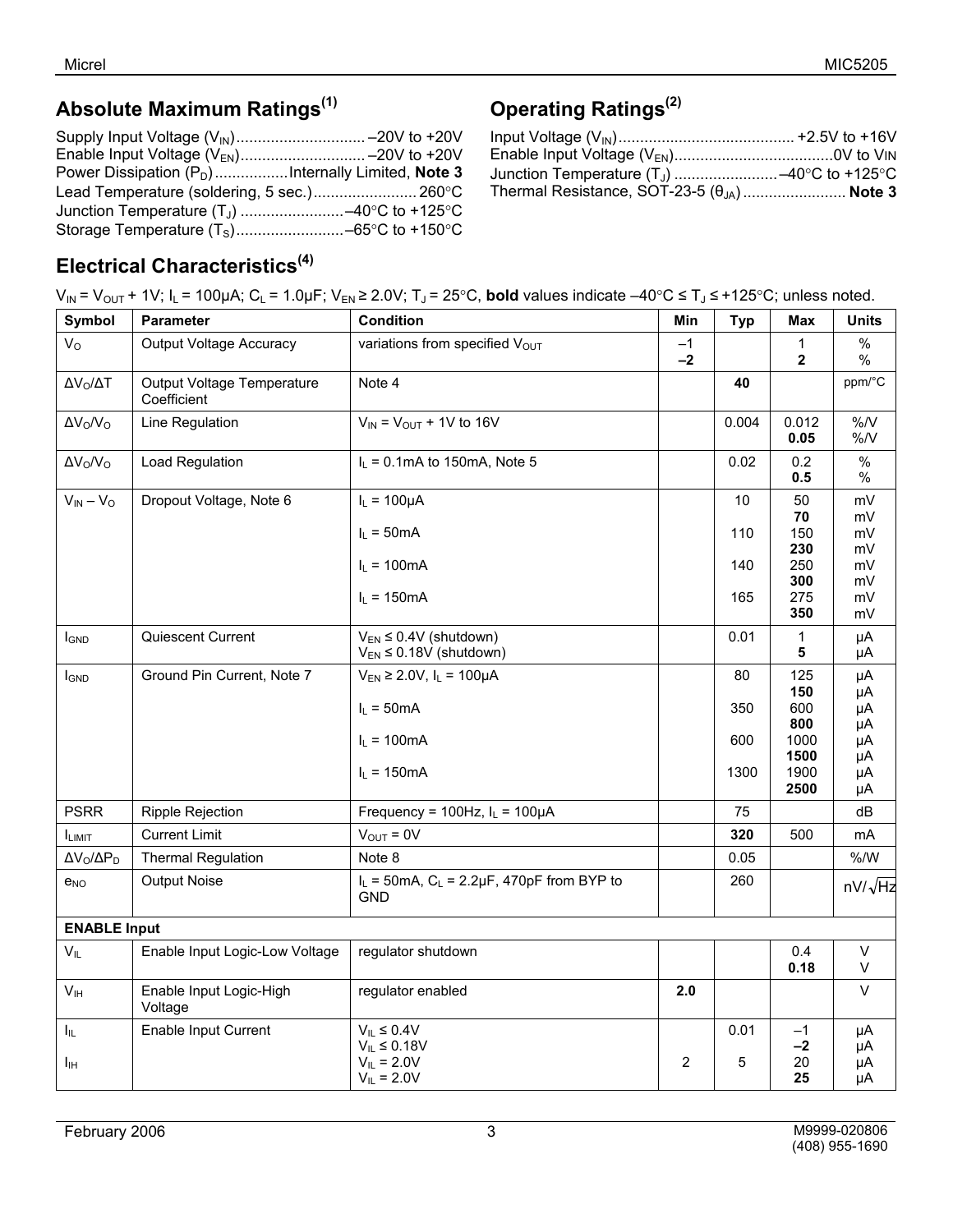#### **Notes:**

- **1.** Exceeding the absolute maximum rating may damage the device.
- **2.** The device is not guaranteed to function outside its operating rating.
- **3.** The maximum allowable power dissipation at any TA (ambient temperature) is PD(max) = (TJ(max) TA) | JA. Exceeding the maximum allowable power dissipation will result in excessive die temperature, and the regulator will go into thermal shutdown. The  $\downarrow$ A of the MIC5205-xxBM5 (all versions) is 220°C/W mounted on a PC board (see "Thermal Considerations" section for further details).
- **4.** Output voltage temperature coefficient is defined as the worst case voltage change divided by the total temperature range.
- **5.** Regulation is measured at constant junction temperature using low duty cycle pulse testing. Parts are tested for load regulation in the load range from 0.1mA to 150mA. Changes in output voltage due to heating effects are covered by the thermal regulation specification.
- **6.** Dropout Voltage is defined as the input to output differential at which the output voltage drops 2% below its nominal value measured at 1V differential.
- **7.** Ground pin current is the regulator quiescent current plus pass transistor base current. The total current drawn from the supply is the sum of the load current plus the ground pin current.
- **8,** Thermal regulation is defined as the change in output voltage at a time "t" after a change in power dissipation is applied, excluding load or line regulation effects. Specifications are for a 150mA load pulse at VIN = 16V for t = 10ms.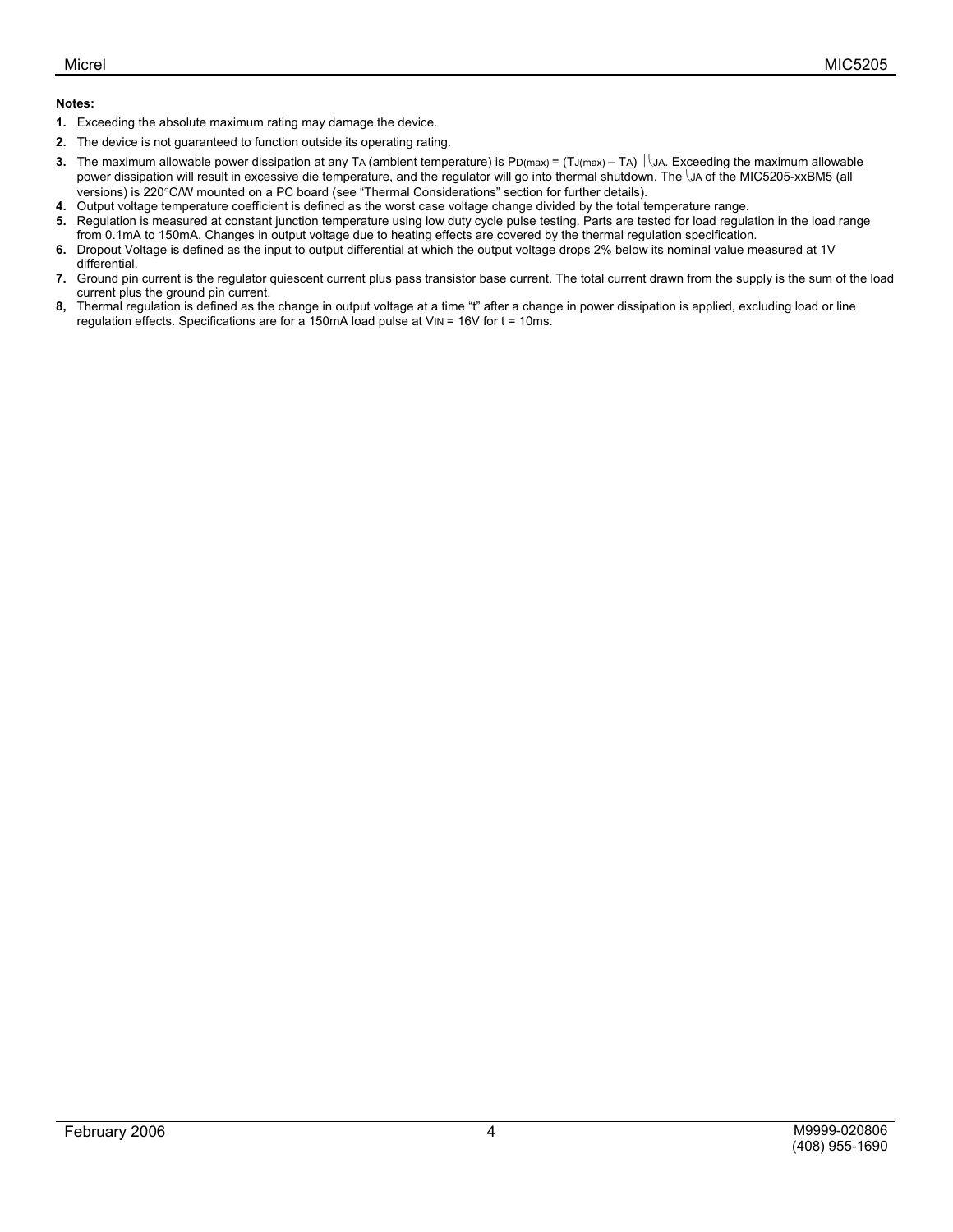







Power Supply Ripple Rejection<br>vs. Voltage Drop

 $= 100mA$ OUT

60

 $1m$ 

<u>මු</u> 50

30

 $\leq$ 40



1k 10k 100k 1M 10M

100 1k 10k 100k<br>FREQUENCY (Hz)

10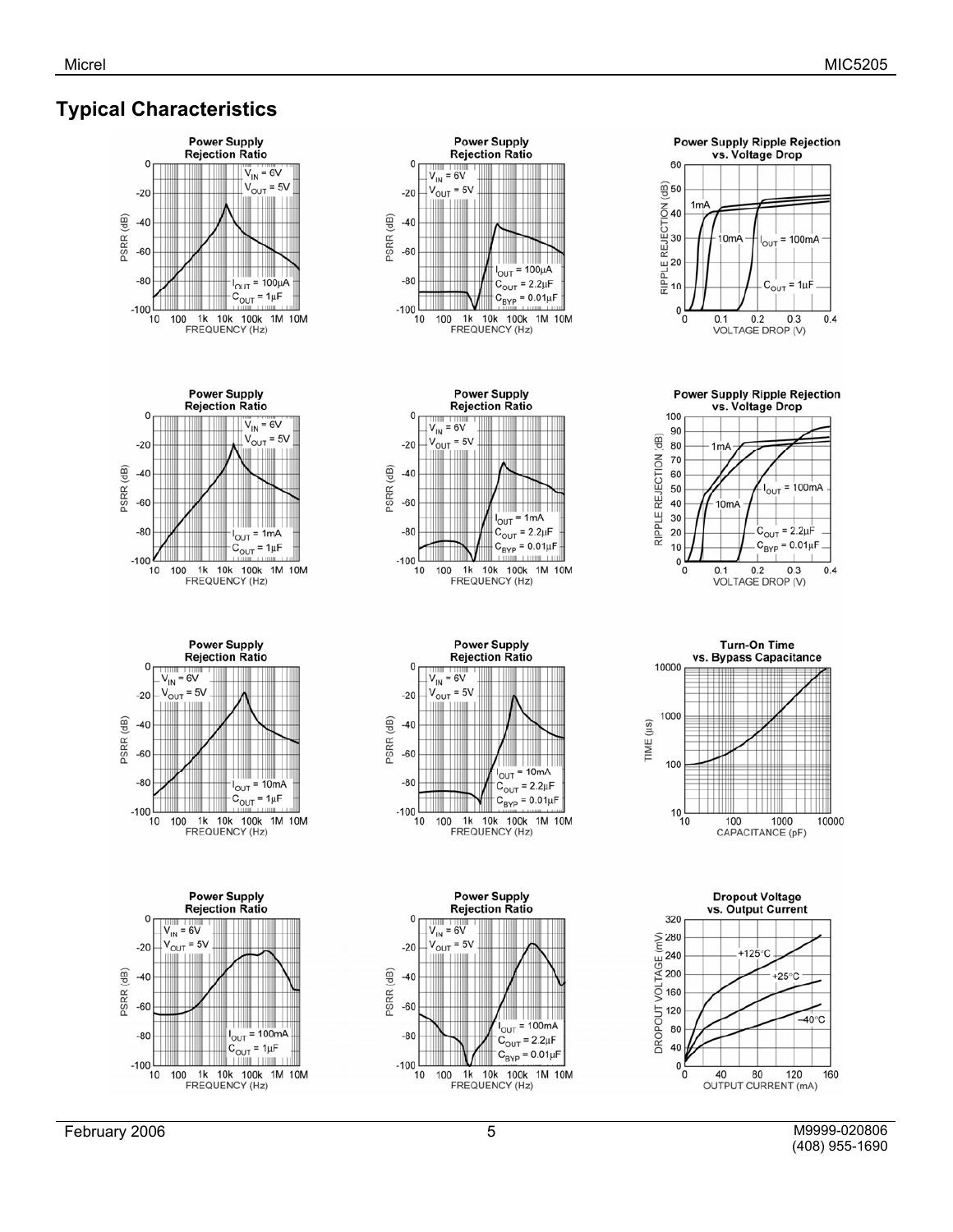# **Typical Characteristics**

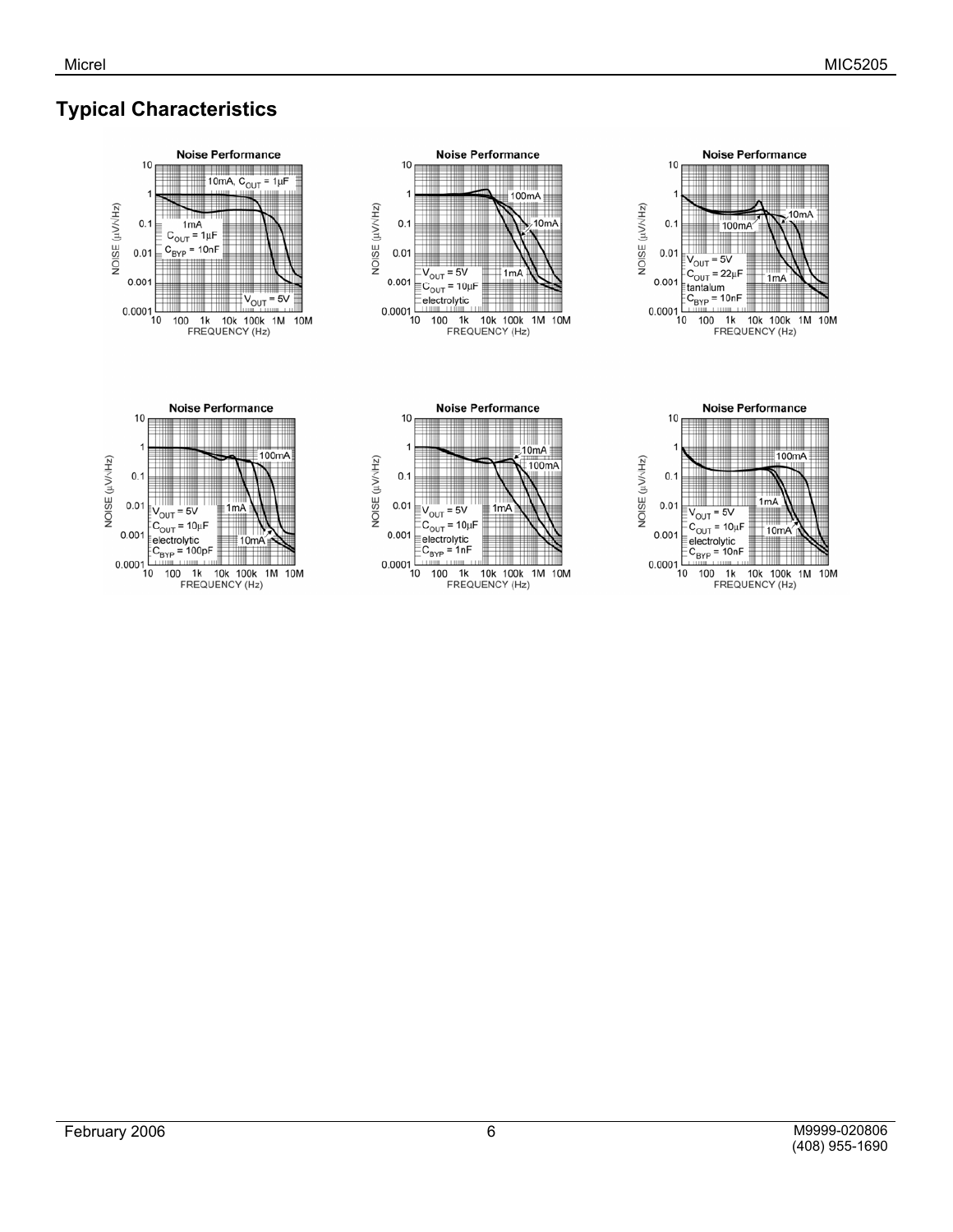# **Block Diagrams**



**Ultra-Low-Noise Fixed Regulator**



**Ultra-Low-Noise Adjustable Regulator**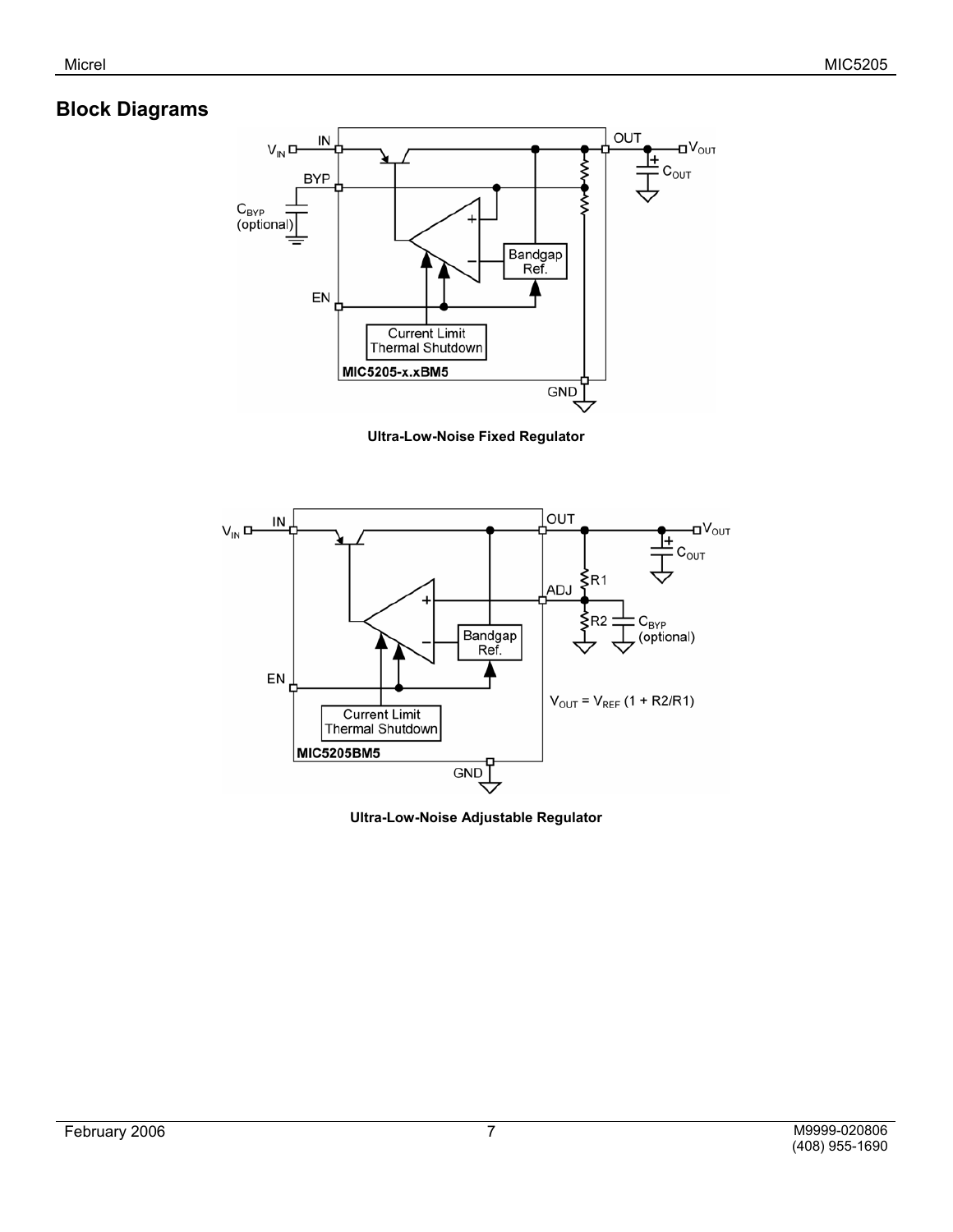# **Application Information**

### **Enable/Shutdown**

Forcing EN (enable/shutdown) high (> 2V) enables the regulator. EN is compatible with CMOS logic gates.

If the enable/shutdown feature is not required, connect EN (pin 3) to IN (supply input, pin 1). See Figure 1.

### **Input Capacitor**

A 1µF capacitor should be placed from IN to GND if there is more than 10 inches of wire between the input and the ac filter capacitor or if a battery is used as the input.

## **Reference Bypass Capacitor**

BYP (reference bypass) is connected to the internal voltage reference. A 470pF capacitor  $(C_{BYP})$  connected from BYP to GND quiets this reference, providing a significant reduction in output noise. CBYP reduces the regulator phase margin; when using  $C_{BYP}$ , output capacitors of 2.2µF or greater are generally required to maintain stability.

The start-up speed of the MIC5205 is inversely proportional to the size of the reference bypass capacitor. Applications requiring a slow ramp-up of output voltage should consider larger values of  $C_{\text{BYP}}$ . Likewise, if rapid turn-on is necessary, consider omitting  $C_{BYP}$ .

If output noise is not a major concern, omit  $C_{BYP}$  and leave BYP open.

## **Output Capacitor**

An output capacitor is required between OUT and GND to prevent oscillation. The minimum size of the output capacitor is dependent upon whether a reference bypass capacitor is used. 1.0µF minimum is recommended when  $C_{BYP}$  is not used (see Figure 2). 2.2 $\mu$ F minimum is recommended when  $C_{BYP}$  is 470pF (see Figure 1). Larger values improve the regulator's transient response. The output capacitor value may be increased without limit.

The output capacitor should have an ESR (effective series resistance) of about 5 $\Omega$  or less and a resonant frequency above 1MHz. Ultra-low-ESR capacitors can cause a low amplitude oscillation on the output and/or underdamped transient response. Most tantalum or aluminum electrolytic capacitors are adequate; film types will work, but are more expensive. Since many aluminum electrolytics have electrolytes that freeze at about – 30°C, solid tantalums are recommended for operation below –25°C.

At lower values of output current, less output capacitance is required for output stability. The capacitor can be reduced to 0.47⎧F for current below 10mA or

0.33µF for currents below 1mA.

## **No-Load Stability**

The MIC5205 will remain stable and in regulation with no load (other than the internal voltage divider) unlike many other voltage regulators. This is especially important in CMOS RAM keep-alive applications.

## **Thermal Considerations**

The MIC5205 is designed to provide 150mA of continuous current in a very small package. Maximum power dissipation can be calculated based on the output current and the voltage drop across the part. To determine the maximum power dissipation of the package, use the junction-to-ambient thermal resistance of the device and the following basic equation:

$$
P_{D(max)} = \frac{(T_{J(max)} - T_A)}{\theta_{JA}}
$$

TJ(max) is the maximum junction temperature of the die, 125 $\degree$ C, and TA is the ambient operating temperature.  $\theta_{\text{JA}}$ is layout dependent; Table 1 shows examples of junction-toambient thermal resistance for the MIC5205.

| Package                              | θJΑ<br><b>Recommended</b><br><b>Minimum</b><br><b>Footprint</b> | <b>OJA Square</b><br><b>Copper Clad</b> | $\theta$ J $C$    |  |  |
|--------------------------------------|-----------------------------------------------------------------|-----------------------------------------|-------------------|--|--|
| SOT-23-5(M5)                         | $220^{\circ}$ C/W                                               | $170^{\circ}$ C/W                       | $130^{\circ}$ C/W |  |  |
| Table 1. SOT-23-5 Thermal Resistance |                                                                 |                                         |                   |  |  |

The actual power dissipation of the regulator circuit can be determined using the equation:

$$
P_D = (V_{IN} - V_{OUT}) I_{OUT} + V_{IN} I_{GND}
$$

Substituting PD(max) for PD and solving for the operating conditions that are critical to the application will give the maximum operating conditions for the regulator circuit. For example, when operating the MIC5205-3.3BM5 at room temperature with a minimum footprint layout, the maximum input voltage for a set output current can be determined as follows:

$$
P_{D(max)} = \frac{(125\degree C - 25\degree C)}{220\degree C/W}
$$

$$
P_{D(max)} = 455mW
$$

The junction-to-ambient thermal resistance for the minimum footprint is 220°C/W, from Table 1. The maximum power dissipation must not be exceeded for proper operation. Using the output voltage of 3.3V and an output current of 150mA, the maximum input voltage can be determined. From the Electrical Characteristics table, the maximum ground current for 150mA output current is 2500µA or 2.5mA.

 $455$ mW = (V<sub>IN</sub> - 3.3V) 150mA + VIN·2.5mA  $455$ mW =  $V_{IN}$ ×150mA – 495mW + VIN $\cdot$ 2.5mA  $950$ mW =  $V_{IN}$ ×152.5mA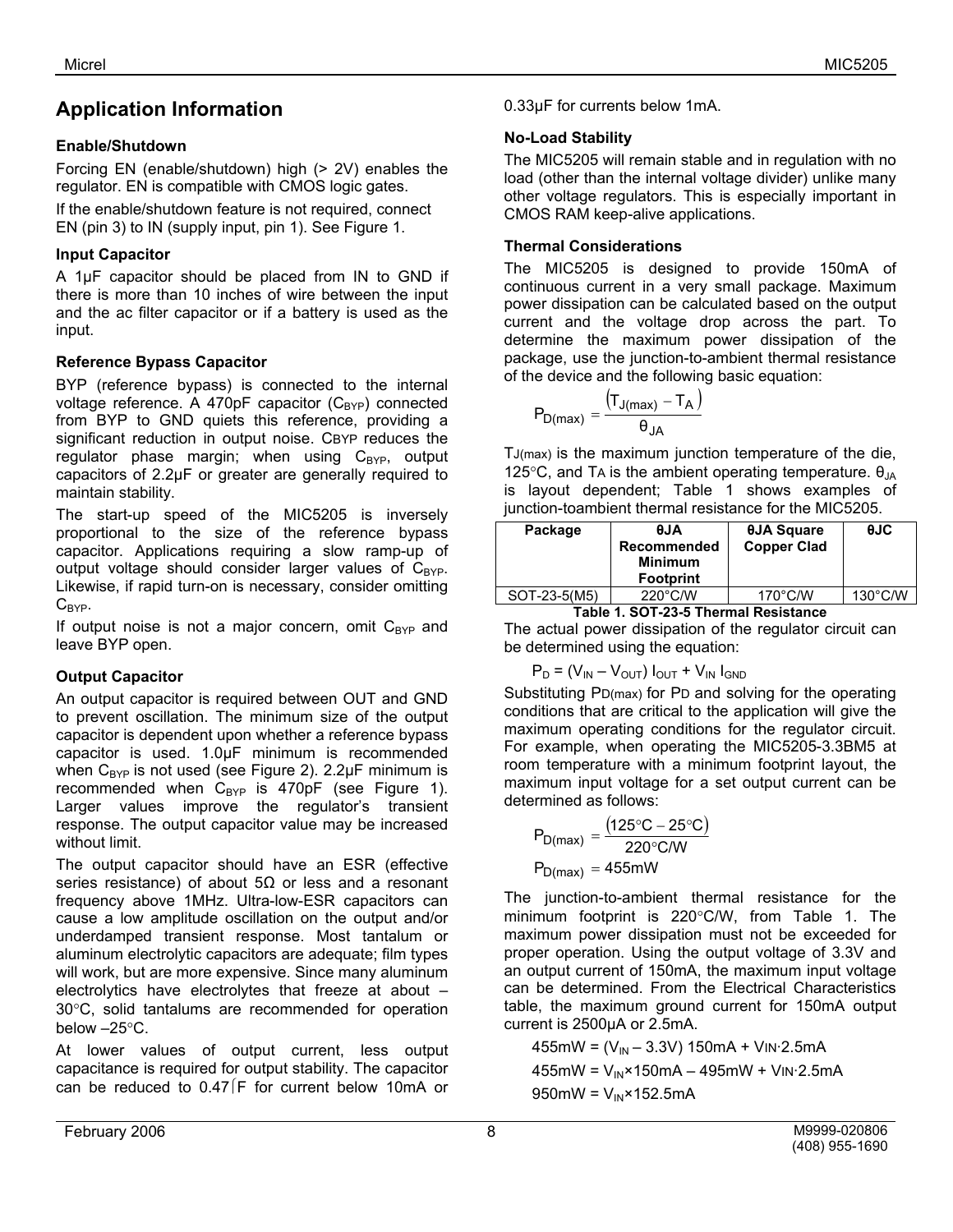#### $V_{IN(max)} = 6.23V$

Therefore, a 3.3V application at 150mA of output current can accept a maximum input voltage of 6.2V in a SOT-23-5 package. For a full discussion of heat sinking and thermal effects on voltage regulators, refer to the Regulator Thermals section of Micrel's *Designing with Low-Dropout Voltage Regulators* handbook.

#### **Fixed Regulator Applications**



#### **Figure 1. Ultra-Low-Noise Fixed Voltage Application**

Figure 1 includes a 470pF capacitor for low-noise operation and shows EN (pin 3) connected to IN (pin 1) for an application where enable/shutdown is not required. COUT =  $2.2\mu$ F minimum.



#### **Figure 2. Low-Noise Fixed Voltage Application**

Figure 2 is an example of a low-noise configuration where  $C_{BYP}$  is not required. COUT = 1µF minimum.

#### **Adjustable Regulator Applications**

The MIC5205BM5 can be adjusted to a specific output voltage by using two external resistors (Figure 3). The resistors set the output voltage based on the following equation:

$$
V_{OUT} = 1.242V \times \left(\frac{R2}{R1} + 1\right)
$$

This equation is correct due to the configuration of the bandgap reference. The bandgap voltage is relative to the output, as seen in the block diagram. Traditional regulators normally have the reference voltage relative to ground and have a different VOUT equation.

Resistor values are not critical because ADJ (adjust) has a high input impedance, but for best results use resistors of 470kΩ or less. A capacitor from ADJ to ground provides greatly improved noise performance.



**Figure 3. Ultra-Low-Noise** 

#### **Adjustable Voltage Application**

Figure 3 includes the optional 470pF noise bypass capacitor from ADJ to GND to reduce output noise.

#### **Dual-Supply Operation**

When used in dual supply systems where the regulator load is returned to a negative supply, the output voltage must be diode clamped to ground.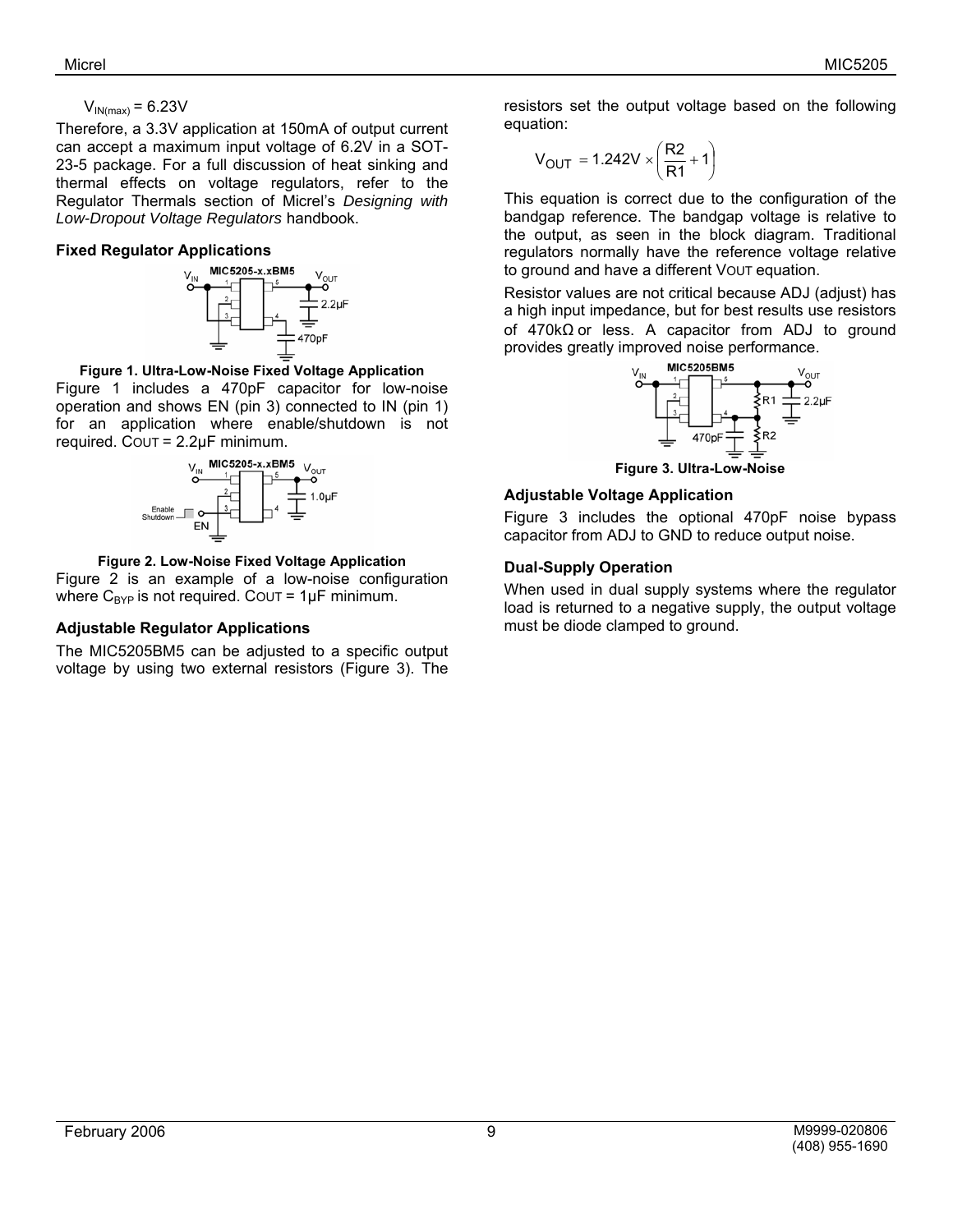# **Package Information**



**SOT-23-5 (M5)**

#### **MICREL, INC. 2180 FORTUNE DRIVE SAN JOSE, CA 95131 USA**  TEL +1 (408) 944-0800 FAX +1 (408) 474-1000 WEB http:/www.micrel.com

The information furnished by Micrel in this data sheet is believed to be accurate and reliable. However, no responsibility is assumed by Micrel for its use. Micrel reserves the right to change circuitry and specifications at any time without notification to the customer.

Micrel Products are not designed or authorized for use as components in life support appliances, devices or systems where malfunction of a product can reasonably be expected to result in personal injury. Life support devices or systems are devices or systems that (a) are intended for surgical implant into the body or (b) support or sustain life, and whose failure to perform can be reasonably expected to result in a significant injury to the user. A Purchaser's use or sale of Micrel Products for use in life support appliances, devices or systems is a Purchaser's own risk and Purchaser agrees to fully indemnify Micrel for any damages resulting from such use or sale.

© 2004 Micrel, Incorporated.